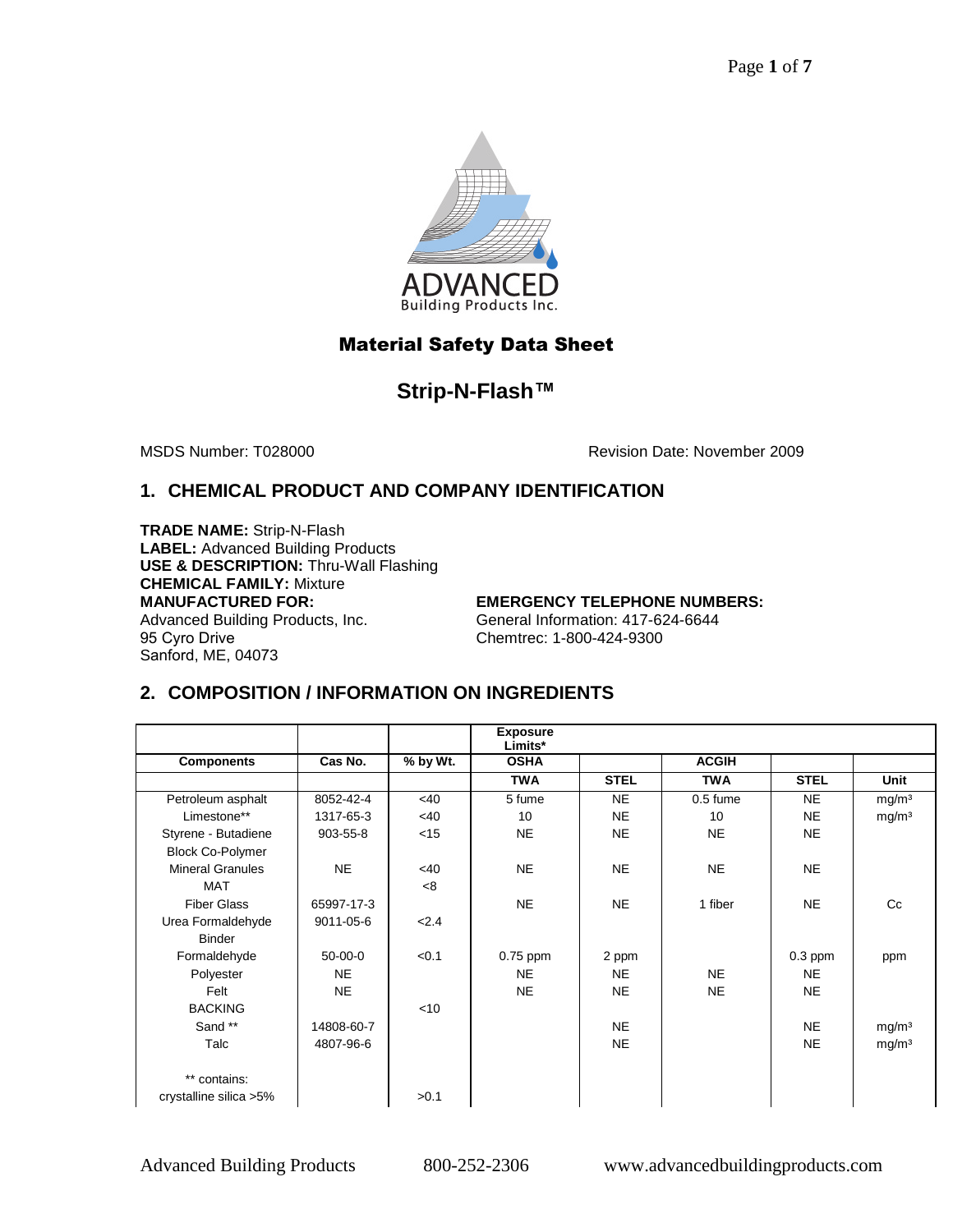| auartz       | 4808-60-7 | $.05$ resp.<br>. dust | <b>NE</b> | $.05$ resp.<br>dust | NE | mg/mª |
|--------------|-----------|-----------------------|-----------|---------------------|----|-------|
| crvstobalite | 4464-46-1 | $.05$ resp.<br>. dust | <b>NE</b> | $.05$ resp.<br>dust | NE | mg/mª |

#### NE = Not Established

\* Note: Due to the form of the product, hazardous exposures are not expected to occur. Exposure limits are provided for information purposes only.

## **3. HAZARDS IDENTIFICATION**

#### **EMERGENCY OVERVIEW:**

UNDER NORMAL CONDITIONS OF USE, THE PRODUCT IS NOT EXPECTED TO CREATE ANY EMERGENCY HAZARDS. INHALATION OF PRODUCT DUST MAY CAUSE TEMPORARY UPPER RESPIRATORY IRRITATION REMOVE AFFECTED INDIVIDUALS TO FRESH AIR. SKIN IRRITATION MAY BE TREATED BY WASHING AREA WITH SOAP AND WATER. EYE IRRITATION MAY BE TREATED BY FLUSHING EYES WITH LARGE AMOUNTS OF WATER.

| <b>HMIS Rating:</b> | NFPA rating:     |
|---------------------|------------------|
| Health $-1$         | Health $-1$      |
| Flammability – 1    | Flammability – 1 |
| Reactivity $-0$     | Reactivity - 0   |

#### **Potential Health Effects**

**EYE CONTACT:** If particles enter eye, may cause irritation resulting in tearing, stinging, redness or swelling.

**SKIN CONTACT:** Primary route of exposure is skin contact. Repeated contact may cause skin irritation due to roughness of product. Redness, drying and cracking of the skin (dermatitis) may occur following prolonged and repeated contact. Prolonged or repeated skin contact could result in absorption of hazardous components.

**INGESTION:** However, this product may cause irritation of the digestive tract followed by vomiting. Avoid aspiration of vomit into the lungs, which can cause inflammation or pneumonitis. **INHALATION:** When product is heated, exposure to fumes, vapors or mists may cause irritation of the nose and throat, and possible signs of central nervous system depression (symptoms may include headache, dizziness, loss of coordination, and drowsiness). Loss of consciousness can occur in poorly ventilated or confined spaces. Additional signs and symptoms of exposure may include reduced appetite and abnormal fatigue. Use of this product in well-ventilated working conditions is not expected to cause adverse effects.

Hydrogen sulfide (H2S), an extremely toxic gas, may be emitted from heated asphalt and may accumulate in storage tanks and other confined spaces. At low concentrations (< 1 ppm), H2S can be irritating to the eyes, nose and throat, and at high concentrations (>500 ppm) can cause rapid unconsciousness and death. The odor of H2S cannot be used as an indicator of exposure, because the gas causes rapid olfactory fatigue, which deadens the sense of smell. Use this product only under well-ventilated working conditions.

**CHRONIC EFFECT/CARCINOGENICITY/SPECIAL TOXIC EFFECTS:** This product contains petroleum asphalt. Petroleum asphalt is not listed as a carcinogen by OSHA or NTP. The International Agency for Research on Cancer (IARC) has determined there is inadequate evidence that asphalt alone is carcinogenic to humans, and that there is inadequate evidence for the carcinogenicity of undiluted air-refined asphalts in experimental animals. The National Institute of Occupational Safety and Health (NIOSH), has concluded that at higher temperatures roofing asphalt fumes are a potential occupational carcinogen. If this product is heated or comes in contact with heated material, avoid breathing fumes. This product may contain small amounts of Polycyclic Aromatic Hydrocarbons (PAH's) which are recognized carcinogens in humans and experimental animals. This product contains small amounts of respirable crystalline silica (quartz and crystobalite). The International Agency for Research on Cancer (IARC) and the National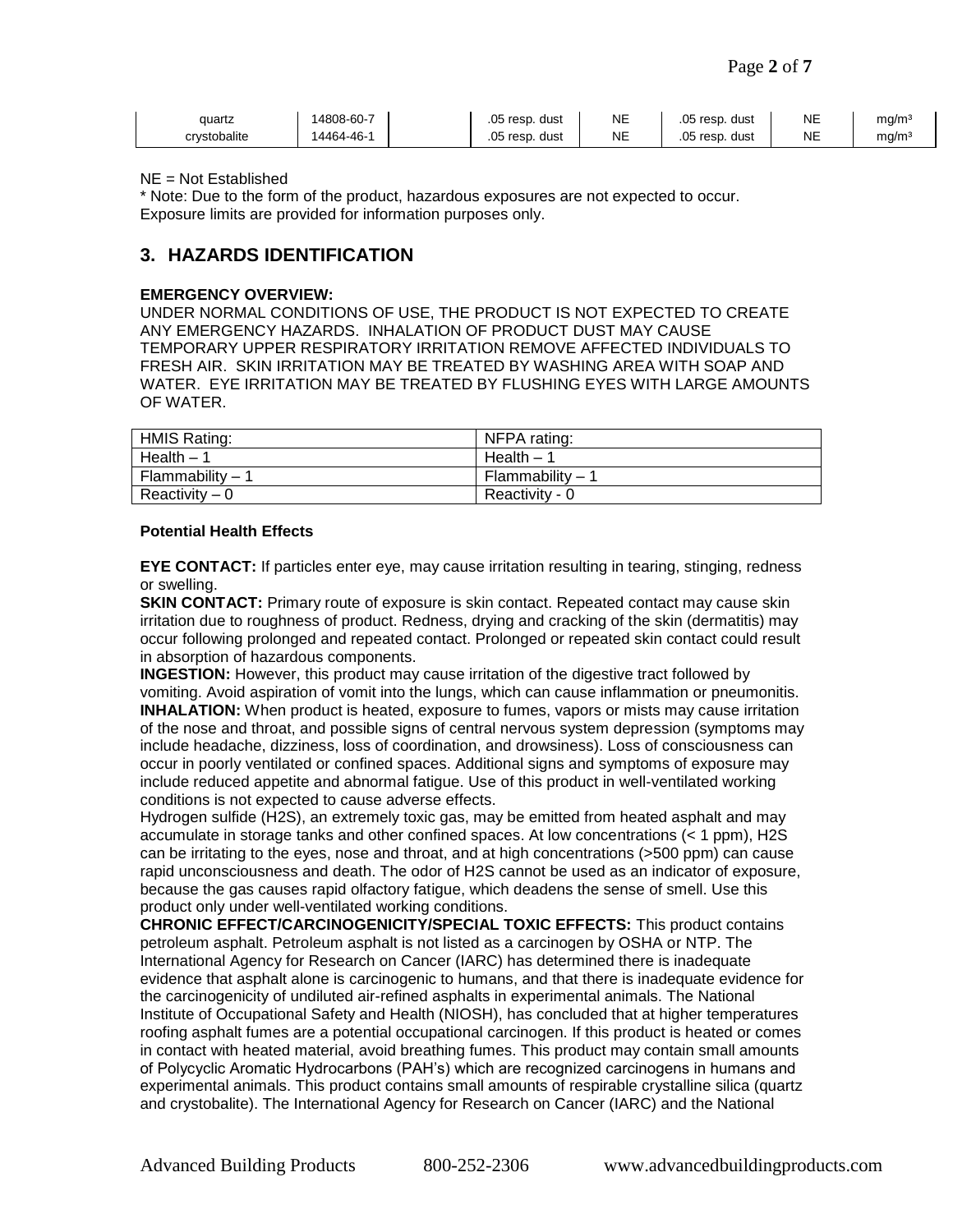Toxicology Program (NTP) have determined that there is sufficient evidence for the carcinogenicity of respirable crystalline silica in experimental animals and limited evidence for its carcinogenicity in humans. Prolonged and repeated exposure to respirable silica-containing dust may have serious lung effects including silicosis, bronchitis and lung cancer. The physical nature of this product may help limit any inhalation hazard from crystalline silica during application and in its hardened state. However, physical forces such as grinding, drilling and other demolition work on the hardened product may liberate crystalline silica dust.

## **4. FIRST AID MEASURES**

**EYE CONTACT:** Immediately flush eyes with plenty of cool water for at least 20 minutes, occasionally lifting the eyelids to ensure thorough rinsing. Remove contacts if in use. Get medical attention if irritation persists.

**SKIN CONTACT:** Clean any exposed skin with warm soapy water. Use a waterless hand cleaner without pumice. Do not use solvents or thinners to remove material from skin. Get medical attention if irritation persists or develops.

**INGESTION:** If swallowed, do not induce vomiting because of danger of aspirating material into lungs resulting in damage and chemical pneumonia. Never give anything by mouth to an unconscious person. If vomiting occurs, keep head lower than hips to prevent aspiration. Get immediate medical attention.

**INHALATION:** If inhalation occurs, remove person to fresh air. Drink water to clear throat or blow nose to clear. If not breathing, give artificial respiration or give oxygen by trained personnel. Get immediate medical attention.

**NOTES TO PHYSICIAN:** This product is a mechanical irritant and is not expected to produce any chronic health effects from exposure. Treatment should be based on removing the source of irritation with treatment of symptoms as necessary.

## **5. FIRE FIGHTING MEASURES**

**FLASH POINT (METHOD):** Not applicable

**FLAMMABLE LIMITS (% VOLUME IN AIR - SOLVENT COMPONENT):** 

Lower= N/A

 $U$ pper =  $N/A$ 

**AUTOIGNITION TEMPERATURE:** 460ºC / 860ºF

**EXTINGUISHING MEDIA:** Dry chemical and carbon dioxide, or foam preferred. Avoid use of straight-stream water.

**SPECIAL FIRE FIGHTING PROCEDURES:** Combustible. Avoid breathing fumes. Firefighters should not enter confined spaces without wearing NIOSH approved positive pressure breathing apparatus (SCBA) with full face mask and full protective equipment.

**UNUSUAL FIRE OR EXPLOSION HAZARDS:** When heated, fumes may burn if ignition source is provided. Petroleum asphalt fumes can explode if emitted in an enclosed environment and supplied with an ignition source. Burning product will cause thick black smoke.

# **6. ACCIDENTAL RELEASE MEASURES**

**PRECAUTIONS IF MATERIAL IS SPILLED OR RELEASED:** Pick up large pieces. Do not dry sweep dusts or blow with air in confined area. Do not burn.

**WASTE DISPOSAL METHODS:** Dispose in accordance with applicable Federal, State, and Local regulations.

## **7. HANDLING AND STORAGE**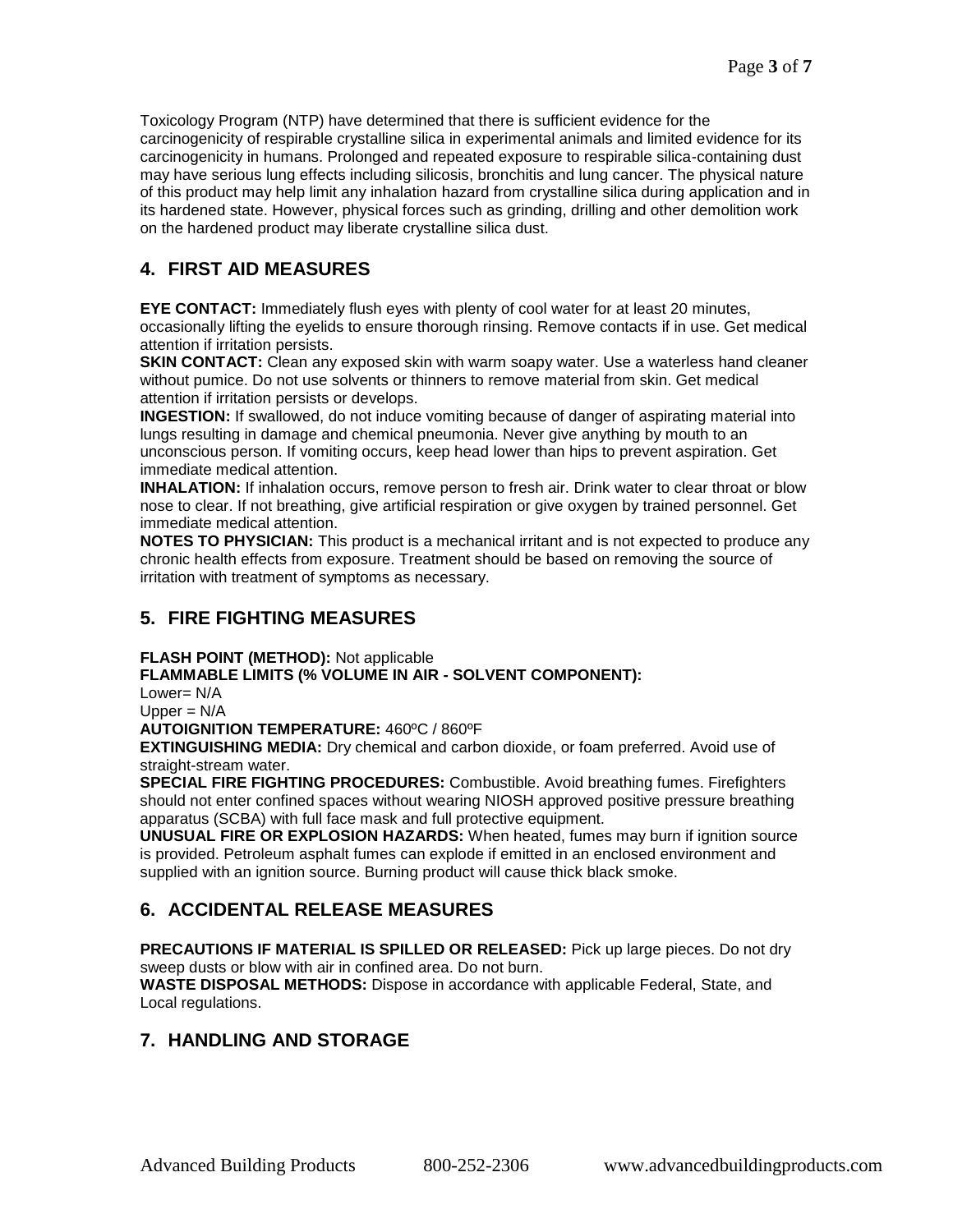**STORAGE TEMPERATURE:** Store away from heat and all ignition sources and open flames in accordance with applicable laws and regulations.

**PRECAUTIONS TO BE TAKEN IN HANDLING AND STORING:** Follow protective controls outlined in this MSDS (see Section 8).

## **8. EXPOSURE CONTROLS/PERSONAL PROTECTION**

**RESPIRATORY PROTECTION:** Normally not needed in well-ventilated areas. If applicable standards are exceeded or are likely to be exceeded, use a NIOSH/MSHA approved, contaminant-specific, air-purifying respirator. If concentrations are sufficiently high that this respirator is inadequate, or high enough to cause oxygen deficiency, use a positive pressure selfcontained breathing apparatus (SCBA). Follow all applicable respirator use, fitting, and training standards and regulations.

**EYE PROTECTION:** Chemical safety goggles or face shield needed if eye contact is possible. **SKIN:** Leather or cotton gloves if necessary.

**VENTILATION:** Use only with adequate ventilation to maintain exposures below appropriate exposure limits.

**EXPOSURE GUIDELINES:** See section 2 for component materials.

## **9. PHYSICAL AND CHEMICAL PROPERTIES**

**APPEARANCE AND ODOR:** Dark mat. Some products may have granular surface. **BOILING POINT:** >700 ºF **Ph:** Not applicable **MELTING POINT: >** 200 ºF **SPECIFIC GRAVITY:** Variable **VAPOR PRESSURE:** Not applicable **VAPOR DENSITY (AIR = 1):** Not applicable **% VOLATILE, BY VOLUME:** Not applicable **SOLUBILITY IN WATER:** Negligible **EVAPORATION RATE (BUTYL ACETAT = 1):** < 0.1 **OTHER PHYSICAL AND CHEMICAL DATA:** None

## **10. STABILITY AND REACTIVITY**

#### **STABILITY:** Stable

**CONDITIONS TO AVOID:** Except when application requires heat we lding or torch application methods for installation to roof, keep from heat, sparks, open flame, and other sources of ignition. Safety is of major importance when heat welding this product. It is the sole responsibility of the roofing applicator to enforce fire safety precautions and to ensure safety at all times. Torches should be extinguished when not in use and should not be left unattended. There should be a sufficient number of fire extinguishers on the roof to handle any contingency that might develop (min. 1 per torch). The roofing applicators should be trained in the proper use of fire extinguishers. Avoid contact with strong oxidizing agents.

#### **HAZARDOUS POLYMERIZATION:** Will not occur.

**INCOMPATIBILTY (MATERIALS TO AVOID):** Strong acids or bases, oxidizing agents and selected amines.

**HAZARDOUS DECOMPOSITION PRODUCTS:** Carbon monoxide, carbon dioxide, ozone, hydrogen sulfide, oxides of sulfur, and various hydrocarbons.

## **11. TOXICOLOGICAL INFORMATION:**

According to a December 2000 NIOSH report (No. 2001-110) titled "Hazard Review - Health Effects of Occupational Exposure to Asphalt," research has identified low levels of Polycyclic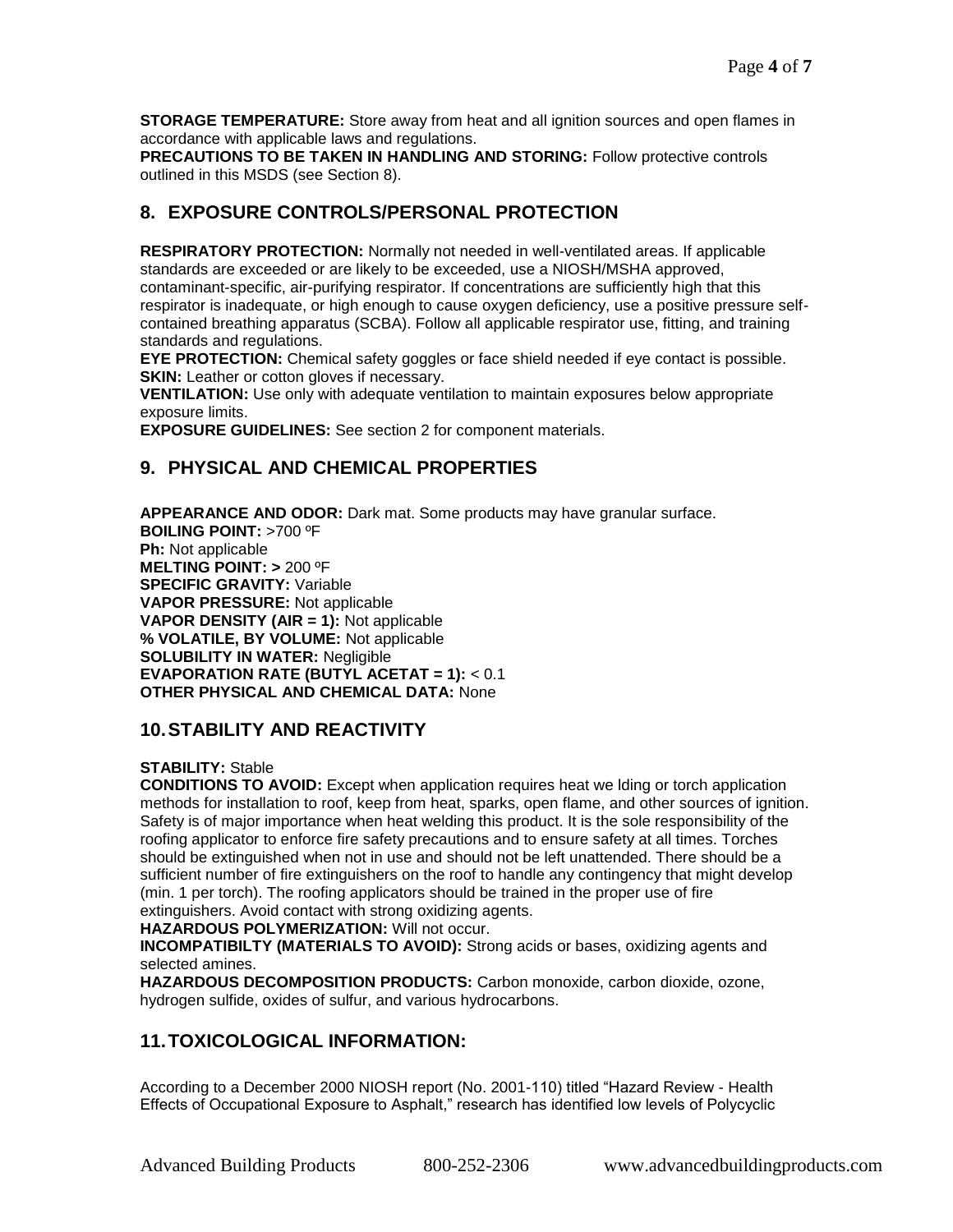Aromatic Hydrocarbons (PAH's) in laboratory generated asphalt fumes. Benzo(a)pyrene, a PAH and known carcinogen, has been identified in fieldgenerated asphalt fumes. Asphalt roofing fume condensates and fractions have been shown to contain chemicals known as PAH's, which have a chemical structure similar to known carcinogens and genotoxins. Laboratory-generated asphalt fumes have been shown to be genotoxic. Laboratory-derived roofing asphalt fume condensates have been shown to be mutagenic, clastogenic, and inhibit intracellular communication in mammalian cells. Laboratory studies have shown chemical extracts of asphalt fumes to be carcinogenic to the skin of experimental animals following lifetime exposures, and to show positive mutagenicity in screening bioassays. The relevance of these studies to human exposures is not known at this time. Inhalation studies have not been conclusive regarding asphalt's carcinogenic potential; however,

*adverse lung effects were seen in several species of laboratory animals. Skin application of undiluted air-refined (oxidized) asphalt to experimental animals has not resulted in skin tumors. The results were weakly positive when the samples were applied in a solvent vehicle.* 

#### **ACUTE AND CHRONIC TOXICITY GENERAL PRODUCT INFORMATION**

Fibers may cause mechanical irritation to eyes and skin. Ingestion may cause irritation of throat, stomach and gastrointestinal tract. Inhalation may cause coughing, nose and throat irritation, and sneezing. Higher exposures may cause difficulty breathing, congestion and chest tightness.

### **COMPONENT ANALYSIS - LD50/LC50**

**Urea, polymer with Formaldehyde (9011-05-6)**

Inhalation LC50 Rat : > 167 mg/m3/4H Oral LD50 Rat: 8394 mg/kg

Oral LD50 Mouse: 6361 mg/kg

#### **Formaldehyde (50-00-0)**

Inhalation LC50 Rat: 203 mg/m3 Inhalation LC50 Mouse: 454 mg/m3/4H Oral LD50 Rat: 100 mg/kg Oral LD50 Mouse: 42 mg/kg

Dermal LD50 Rabbit: 270 uL/kg

MSDS Number: T028000 Revision Date: May 2007

#### Doc. No. 8185 7 of 10

### **CARCINOGENICITY**

## **A: GENERAL PRODUCT INFORMATION**

**FIBER GLASS CONTINUOUS FILAMENT -** The International Agency for Research on Cancer (IARC) in June 1987 categorized fiber glass continuous filament as not classifiable with respect to human carcinogenicity (Group 3). The evidence from human, as well as animal studies, was evaluated by IARC as insufficient to classify fiber glass continuous filament as a possible, probable or confirmed cancer causing material. The American Conference of Governmental Industrial Hygienists (ACGIH) A4 classification, not classifiable as a human carcinogen, for respirable continuous filament glass fibers is based on inadequate data in terms of its carcinogenicity in humans and/or animals. For respirable continuous filament glass fibers, a TLV-TWA of 1 fiber/cc was adopted to protect workers against mechanical irritation. The TLV- TWA of 5 mg/m3 was adopted for nonrespirable glass filament fiber, measured as inhalable dust, to prevent mechanical irritation of the upper respiratory tract.

**FORMALDEHYDE:** In March 1987 the International Agency for Research on Cancer (IARC) upgraded their overall evaluation of formaldehyde gas, based on evidence of carcinogenicity in humans, from a possible human carcinogen (Group 2B based on inadequate evidence in humans) to a probable human carcinogen (Group 2A based on limited evidence in humans). A number of new epidemiological studies on persons in a variety of occupations with potential exposure to formaldehyde were used in the evaluation. Cancers that occurred in excess in more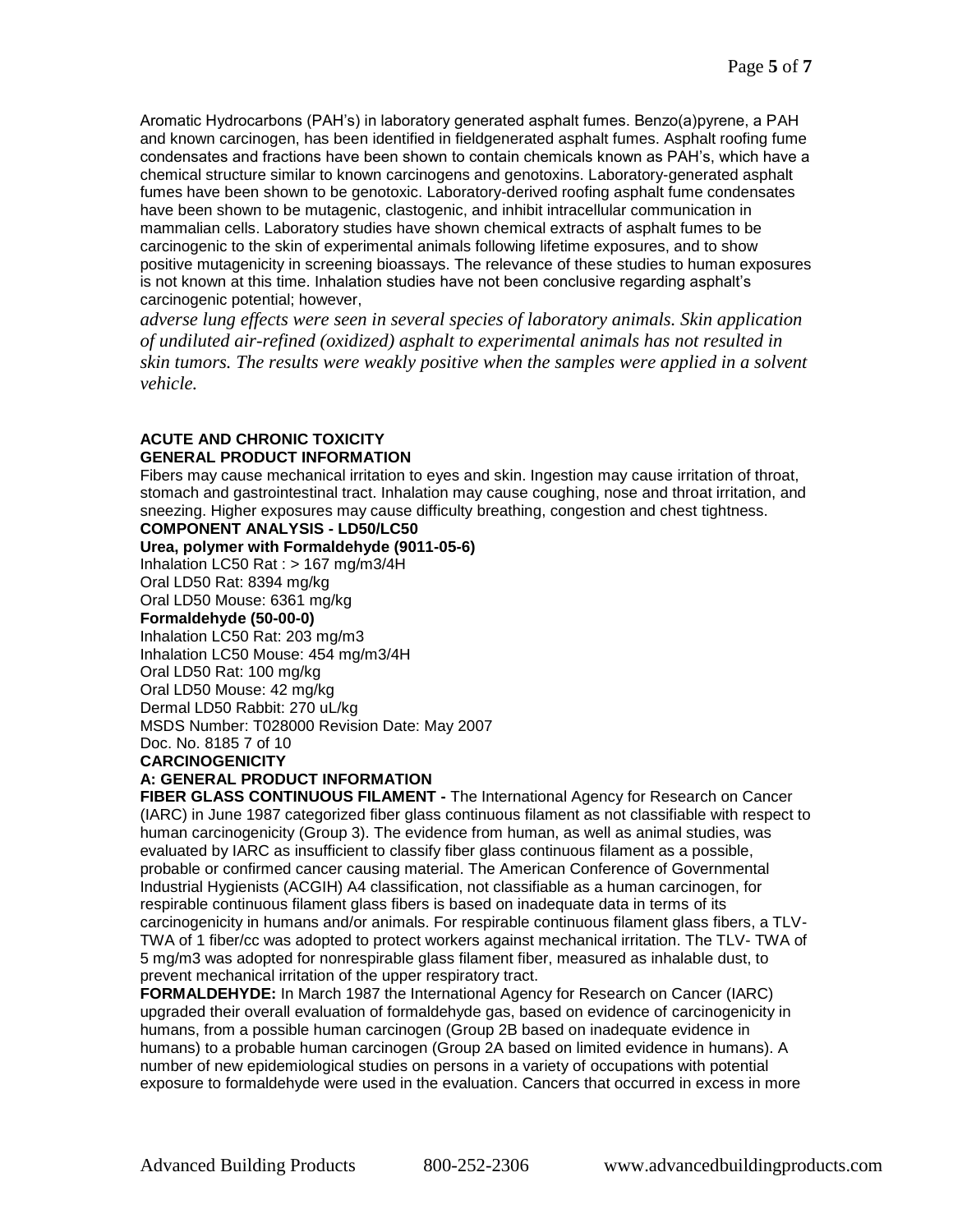than one study are: Hodgkin's disease, leukemia and cancers of the buccal cavity and pharynx (particularly nasopharynx), lung, nose, prostrate, bladder, brain, colon, skin and kidney. Exposure to formaldehyde at concentrations in excess of 1 ppm may cause significant irritation of the eyes and upper respiratory tract. The irritation threshold appears to be about 0.3 ppm. Pulmonary sensitization, although rare, does occur in humans. Formaldehyde solutions can cause severe eye and moderate skin irritation. Repeated skin exposure to solutions of 2% or more formaldehyde has caused allergic skin reactions. Formaldehyde was found to be weakly active in a number of in vitro genotoxicity tests, but inactive in vivo. Formaldehyde did not cause birth defects in offspring of female mice who were exposed to concentrations up to 10 ppm. Lifetime inhalation of formaldehyde at concentrations above 5 ppm for 6 hours per day, caused nasal tumors in laboratory animals. Many epidemiological studies have failed to link cancer to humans with occupational exposure to formaldehyde. The American Conference of Governmental Industrial Hygienists (ACGIH) A2 designation, suspected human carcinogen, is based on cancer in experimental animals and conflicting or insufficient epidemiologic studies of workers. The recommended ceiling TLV or 0.3 ppm for workplace air formaldehyde is based on evidence of irritation of occupation exposure to formaldehyde, as well as human formaldehyde exposures in other settings.

#### **B. Component Carcinogenicity**

ACGIH, IARC,OSHA, and NTP carcinogen lists have been checked for those components with CAS registry numbers.

#### **Fiber Glass Continuous (non-respirable) (65997-17-3)**

*ACGIH: A4- Not Classifiable as a Human Carcinogen (related to Continuous filament glass fibers)* 

IARC: Monograph 43, 1988 (related to Glass filaments) (Group 3 (not classifiable)

#### **Formaldehyde (50-00-0)**

ACGIH: A2 - suspected human carcinogen OSHA: 0.75 ppm TWA PEL; 2 ppm STEL; 0.5 ppm TWA action level; Irritant and Potential cancer hazard (29 CFR 1910.1048) NTP: Suspect Carcinogen (Possible Select Carcinogen) IARC: Monograph 62, 1995 (Group 2A (probably carcinogenic to humans)

## **12. ECOLOGICAL INFORMATION:**

No specific data on this product.

## **13. DISPOSAL CONSIDERATIONS:**

This product has not been regulated as a hazardous waste by the USEPA. Dispose in accordance with Federal, State and Local regulations. Do not burn.

## **14. TRANSPORT INFORMATION:**

This product is not regulated as a hazardous material for DOT transport under 49 CFR. It is also not regulated for vessel transport under the IMDG Code.

## **15. REGULATORY INFORMATION**

**TOXIC SUBSTANCES CONTROL ACT (TSCA):** Some components in this product are listed on the TSCA Inventory. **COMPREHENSIVE ENVIRONMENTAL RESPONSE, COMPENSATION AND LIABILITY ACT (CERCLA) –** None